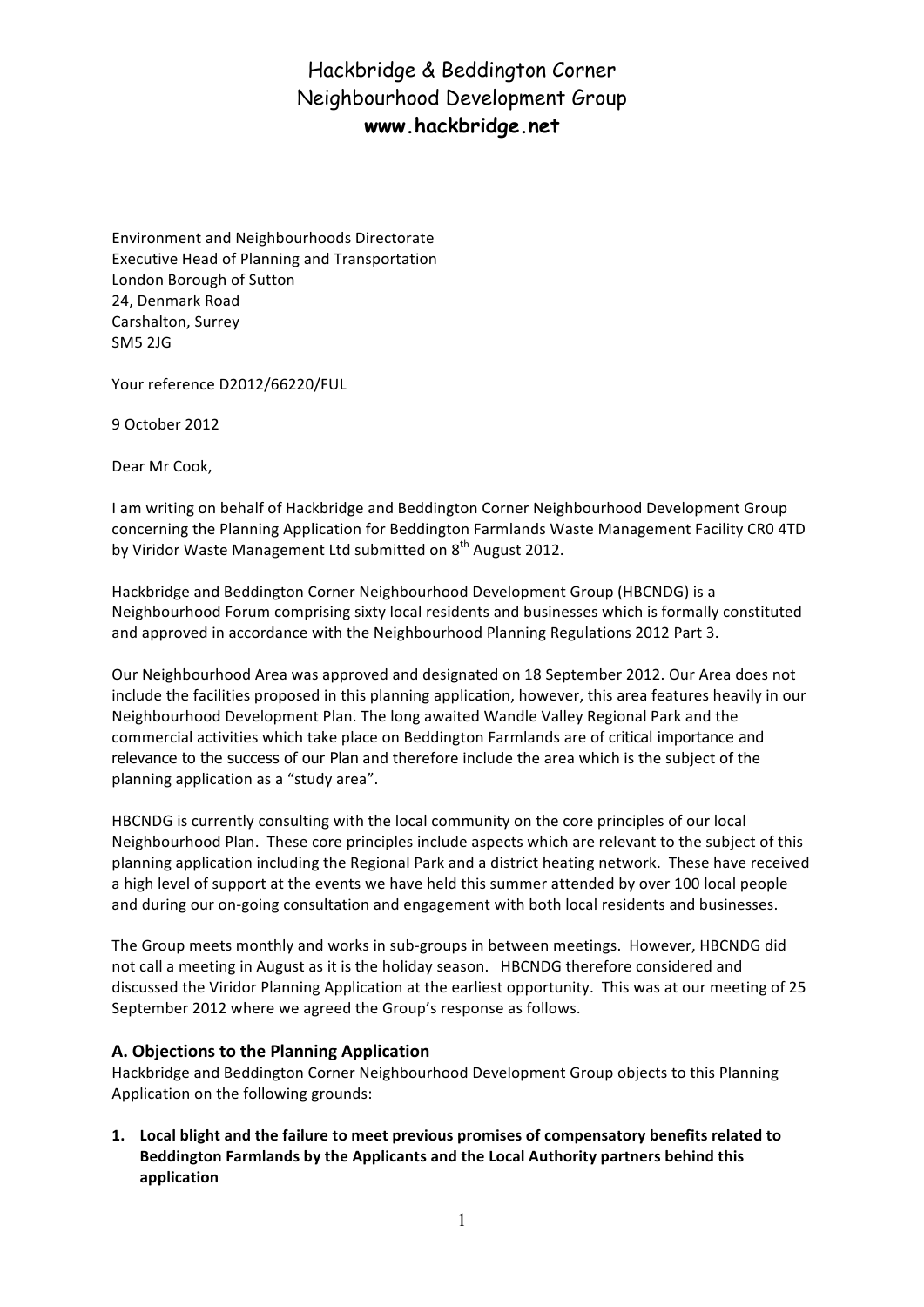- a) Local blight on the area. Local residents have had to put up with the blight of living near to a waste management site for many years and if this proposed application for an ERF is successful, this will blight the area for another thirty years. When considering this planning application, none of our Group said they would choose to live near an incinerator or accept all the waste from not just our own Borough but three other Boroughs as well. And we would like to ask you as you read this letter to consider whether you would like to.
- **b)** Previous promises of benefits for local residents in return for accepting waste management made by the applicant and the local authority have not yet been delivered Viridor and Sutton Council are suggesting that there will be benefits to local residents in return for accepting this plant. But promises made to local residents about benefits at the time of previous planning applications concerning waste management at Beddington Farmlands have not been kept or delivered. In the 1990s local residents were told that in return for granting permission for a landfill site until 2015 we would get a wonderful nature and country park which we could all use and which would be a haven for wildlife. This nature and country park together with Beddington Park and the Mitcham Common would represent the largest green open space in South London forming the heart of the Wandle Valley Regional Park. Since then the deadline for the landfill site was extended to 2023 and the restoration is now nine years overdue. Local residents have not been happy about this but have felt powerless to do anything about it. Still in 2023 we expected that there would be an end to this local blight and we have been told that we will soon see some of the benefits we had been promised.

Now, however, despite the fact that we still have not received the promised benefits, Sutton Council, together with the other three boroughs which form the South London Waste Partnership and Viridor are proposing to inflict this new blight on our local area for a further twenty five years and introduce a new worry for us of concerns for our health due to air pollution and a further negative impact on the value of our homes.

#### c) Not a suitable location being within a Public and Nature Park

The design of the plant is quite attractive, but the chimney is very tall and the whole plant is not something you want to see from your window or within our promised new Regional Park. There will be a negative impact on public enjoyment of the nature and country park due to the large scale industrial feature dominating the landscape. This proposal would compromise the ethos of the Wandle Valley Regional Park and Nature and Country Park potentially presenting a disincentive for the public to the visit the site (being blighted by an incinerator) which would have direct negative economic impacts for environmental businesses operating within the area and related to the park.

#### **2. Loss of Metropolitan Open Land**

Planning permission should not be granted because the site proposed is on Metropolitan Open Land which is designated for the Nature and Country Park and the Wandle Valley Regional Park.

The ERF would represent a permanent loss of 3.35% of Beddington Farmlands SMI and a blight on the landscape of the Wandle Valley Regional Park.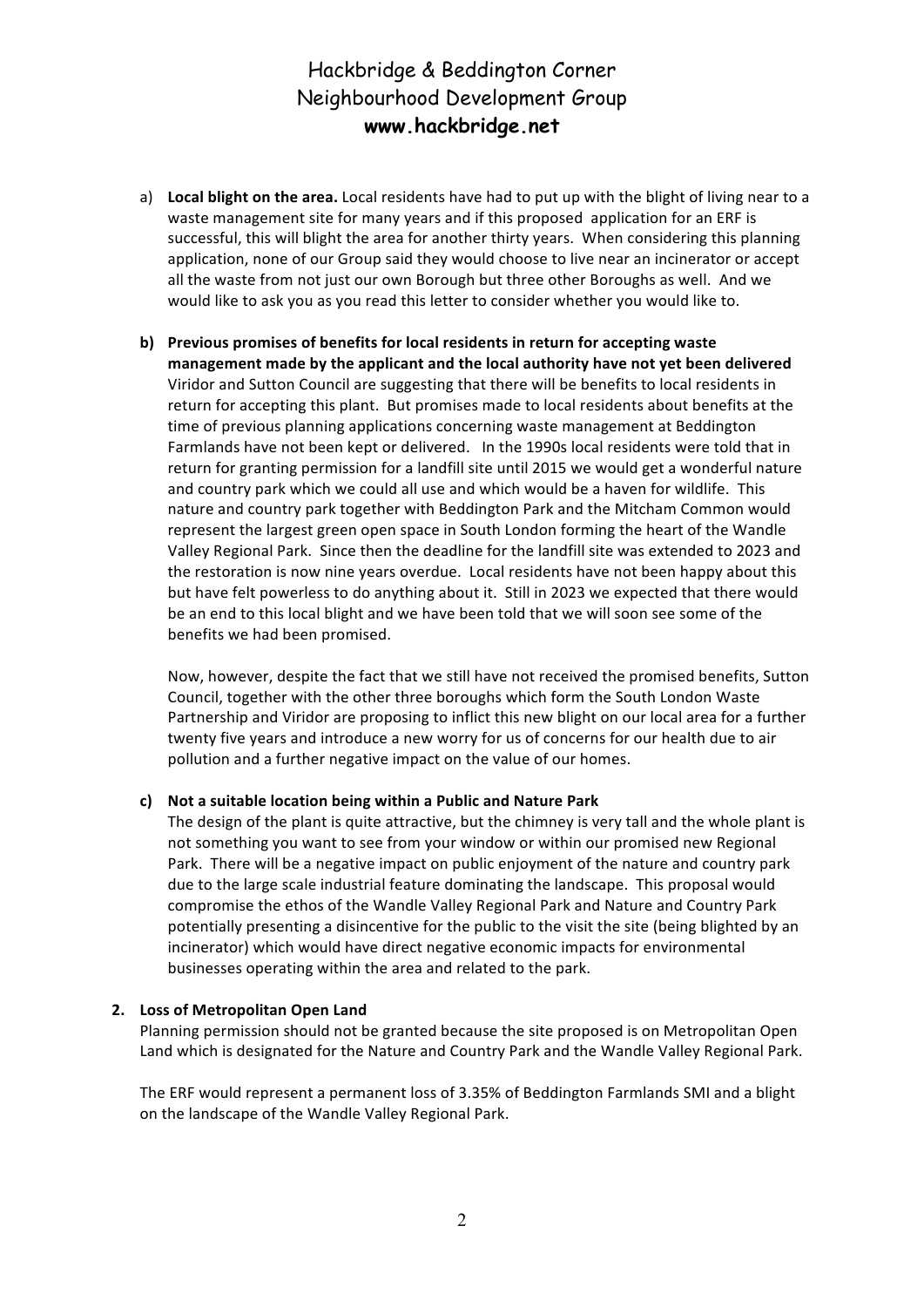The recent successful challenge to the use of MOL for housing north of the BedZED development sets a strong precedent for the retention of MOL lands  $-$  a limited and finite resource  $-$  and the resistance to any change of use.

#### **3.** Negative impact on wildlife and biodiversity

Planning permission should not be granted at this location as it is a haven for migrating birds and rare wildlife such as tree sparrows.

The ERF development would result in 6.27ha loss of wet grassland- a critical habitat in the restoration plan which addresses the requirements of the main conservation target species-Lapwing, Redshank and Yellow Wagtail. Yellow Wagtail was rendered extinct as a breeding species due to landfill commencing at Beddington Farmlands and the wet grassland habitat was implemented in the restoration plan to reverse those negative impacts.

#### 4. Negative Health, Environmental and Economic Impacts

Group members visited the Viridor Lakeside ERF plant near to Heathrow in a trip kindly organised by Viridor, but were not reassured, but rather further alarmed by this visit. We could smell the localised air pollution, it seemed wasteful to burn recyclable waste and not to use the heat generated by this plant. We could see that very few jobs were needed to operate the plant. 

HBCNDG consider that this application should be rejected because the approach will lead to negative health and environmental impacts and provide a lower economic benefit than recycling. These objections are set out below as follows:

- a) **Recycling has a lower environmental impact and creates a higher economic benefit** The four Boroughs should be aiming to achieve higher recycling rates of around 70% more quickly as an alternative. This has been shown to be possible in a number of local authorities in the UK and internationally. Recycling has been proven to have a lower environmental impact and create many more jobs than incineration. We fully understand that all residents in the four Boroughs share this responsibility to meet such targets with their local authorities, and that not every resident participates in recycling as much as they should do.
- b) Negative effect on local resident's health from air pollution. The planning application admits that even modern incinerators emit pollutants to air. We are concerned about the effect on our health if this plant is built and operated.
- c) **There are better technological options** such as Anaerobic Digestion (AD) to produce compost from food waste and Mechanical Biological Treatment (MBT) both of which would reduce the volume of waste which might remain and need to be burned. This would reduce the scale of any energy recovery plant. For this reduced fraction, there are also other technology options such as pyrolysis or gasification which is used commercially in the UK and which we understand has a lower environmental impact and lower and safer emissions to air. We have had to carry out this research ourselves and are not technology experts, but we are of the opinion that the proposed technological approach is inferior and has only been chosen by Viridor as a simple lower cost approach, not because it is the best or safest approach.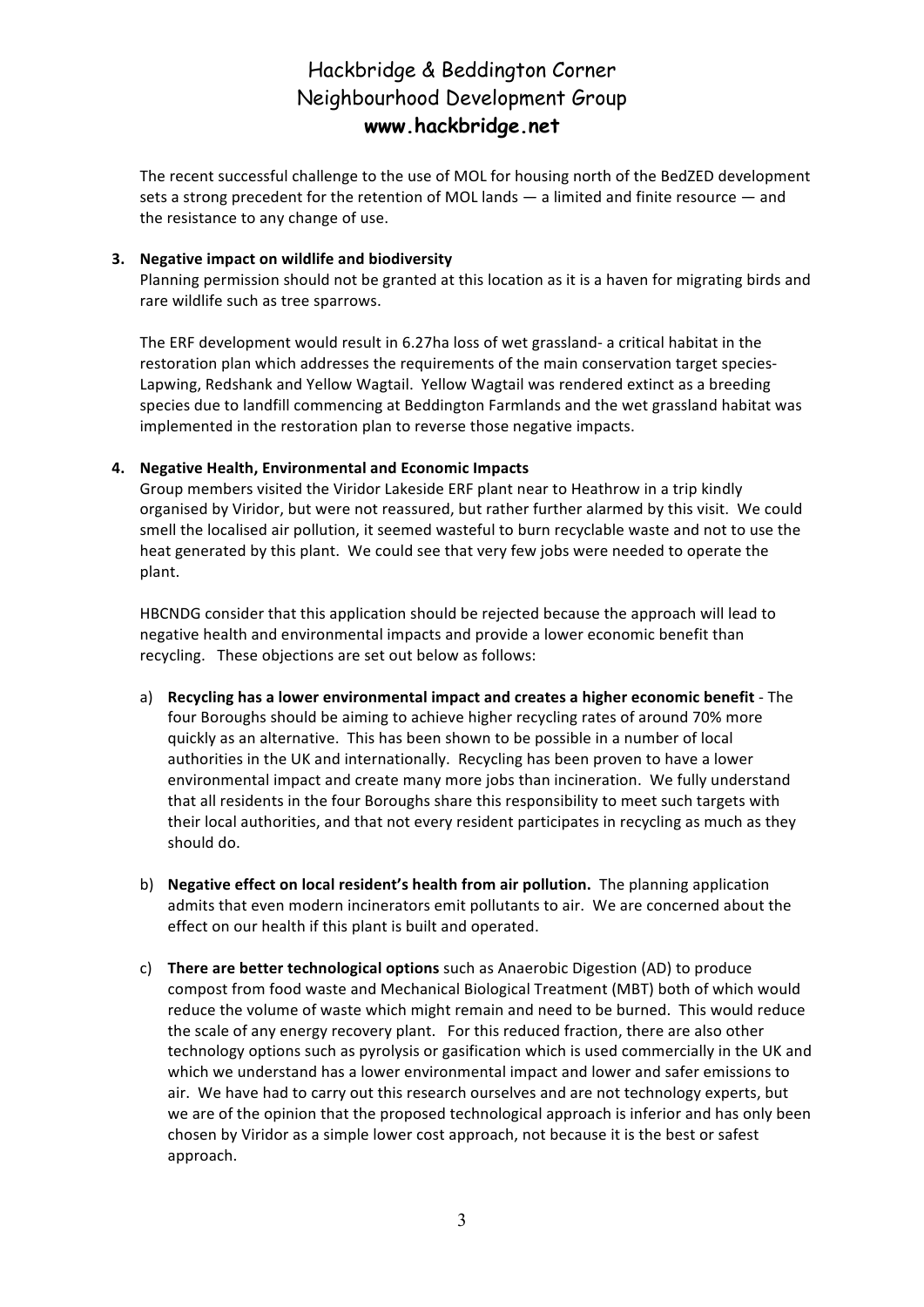- d) Wasted energy through not using the waste heat the amount of waste heat generated from this large plant would require an extensive heat network extending miles into the surrounding neighbourhood to make sure it was used. Viridor have not ensured that this waste heat is used in any other of their energy recovery plants. Even if permission is granted with one or two connections such as to the Felnex project as proposed in the planning application, we believe that it is likely that the vast majority of the heat will be wasted. This is not acceptable in a time when we are all working to save energy at home and at work in order to mitigate the green house effect and dangerous climate change.
- e) **The approach proposed will not bring the optimum Carbon balance** considering these factors we do not think that the approach taken will deliver the optimum carbon balance, or meet the emissions performance standard set out in the London Mayor's Municipal Waste Strategy.

## **B.** Proposals for Actions before planning permission is granted and mitigating benefits if **planning permission is later granted**

We do object to the planning application and would prefer that planning permission is not granted and that an alternative proposal is developed.

However, if the planning authorities are minded to grant planning permission then we strongly request; 

- a) the following information and reassurances provided through engagement with local residents ahead of planning permission being granted and;
- b) legally binding mitigation measures and local community benefits if planning permission is subsequently granted.

Considering each objection in turn as follows:

- 1. Local blight and failure to meet previous promises related to Beddington Farmlands made to residents by the Applicants and the Local Authority partners behind this application
	- a) The applicants have already promised to deliver Wandle Valley Regional Park and this should therefore still be delivered in full at the earliest opportunity.
	- b) The new promise about the Regional Park made in this planning application, though welcome, is the main benefit that we have been waiting for in return for the previous grant of planning permission in the 1990s for the landfill site and so this should not be considered as a mitigating benefit for this new planning application as is inferred in the current planning application.
	- **c)** We are greatly disappointed that the Applicant has so far failed to deliver on the previous mitigating benefit offered of a Regional Park. We consider that **any further benefits offered should be made legally binding as a condition of planning permission being granted.**
	- d) In line with the Government's Waste Strategy we propose that the community be offered significant new and additional benefits proportionate to the blight of an Energy from Waste plant in the neighbourhood for twenty five years and the likely profits to be made by the Applicant.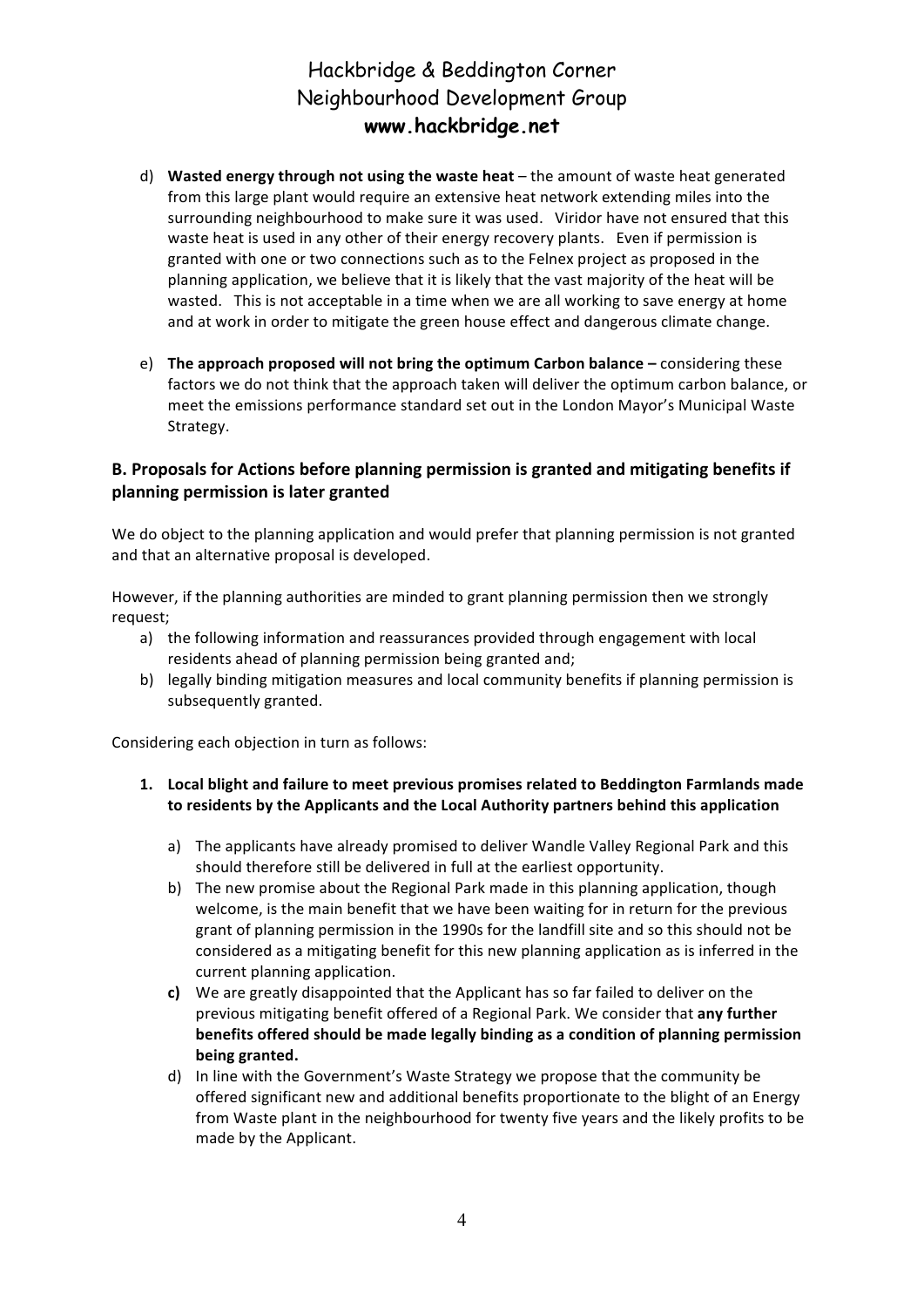### **Wandle Valley Regional Park and Nature Park**

We propose that the benefit of the Regional Park is to be delivered at the earliest opportunity working with HBCNDG and other relevant stakeholders and that some additional measures offered to supplement this, as part of a package of mitigating measures described in the following points 2-4. New measures related to the Regional Park could include:

- a) The full integration of the restored area into the Wandle Valley Regional Park and the Hackbridge Project to ensure the optimum connection of communities with the nature and country park
- b) To provide visitor and information facilities adjacent to Hackbridge and to public transport to make Hackbridge into a main gateway to the heart of the Wandle Valley Regional Park. This will contribute significantly to realising the vision of Hackbridge becoming the UK's most sustainable suburb by investing in facilities that will bring visitors and commerce to Hackbridge, creating local employment and educational resources and providing an on-going legacy for a sustainable future for the community.
- c) To improve the area in the field North of Bedzed to create an area of interest.
- d) Improvements to include ecological and environmental activities, consistent with the ethos of the Nature and Country Park specifically for the benefits of people-e.g. arts and crafts, nature activities, eco-hub attractions, outdoor learning facilities etc
- e) To secure access to Beddington Farmlands via Irrigation Bridge to create a central linkway between the River Wandle and the restored area through Hackbridge (identified as the central Wildlife Corridor in the Neighbourhood Plan)
- f) The commissioning of a large conservation body e.g. The Wildfowl and Wetlands Trust (the founders of the London Wetland Center) to ensure the effective and successful implementation of the restoration plan and the management of public access

### 2. Loss of Metropolitan Open Land

As MOL is a limited and finite resource there is unlikely to be any mitigation of the loss in quantity of open space, however we urge that mitigation be required to improve the quality of open space provided, for example in the following terms:

- a) Improvement in its amenity value through investment in community, sports, and research facilities in the MOL area;
- b) Improvement in its habitat value through investment in conservation projects in the MOL area
- c) The location of the ERF to be moved to the extreme margin of the MOL- along side Beddington Lane to minimise the loss of habitat and reduce the negative impact on the landscape of the Wandle Valley Regional Park to a minimum
- d) The enhancement of other areas of Beddington Farmlands MOL which are currently outside the restoration plan- i.e. the field North of Bedzed, 100 acre and the South East Corner

### **3.** Negative impact on wildlife and biodiversity

Suggested mitigation measures would include:

- a) The location of the ERF alongside Beddington Lane so that there is no loss of wet grassland
- b) The extension of wet grassland/ wet land habitat to include 100 acre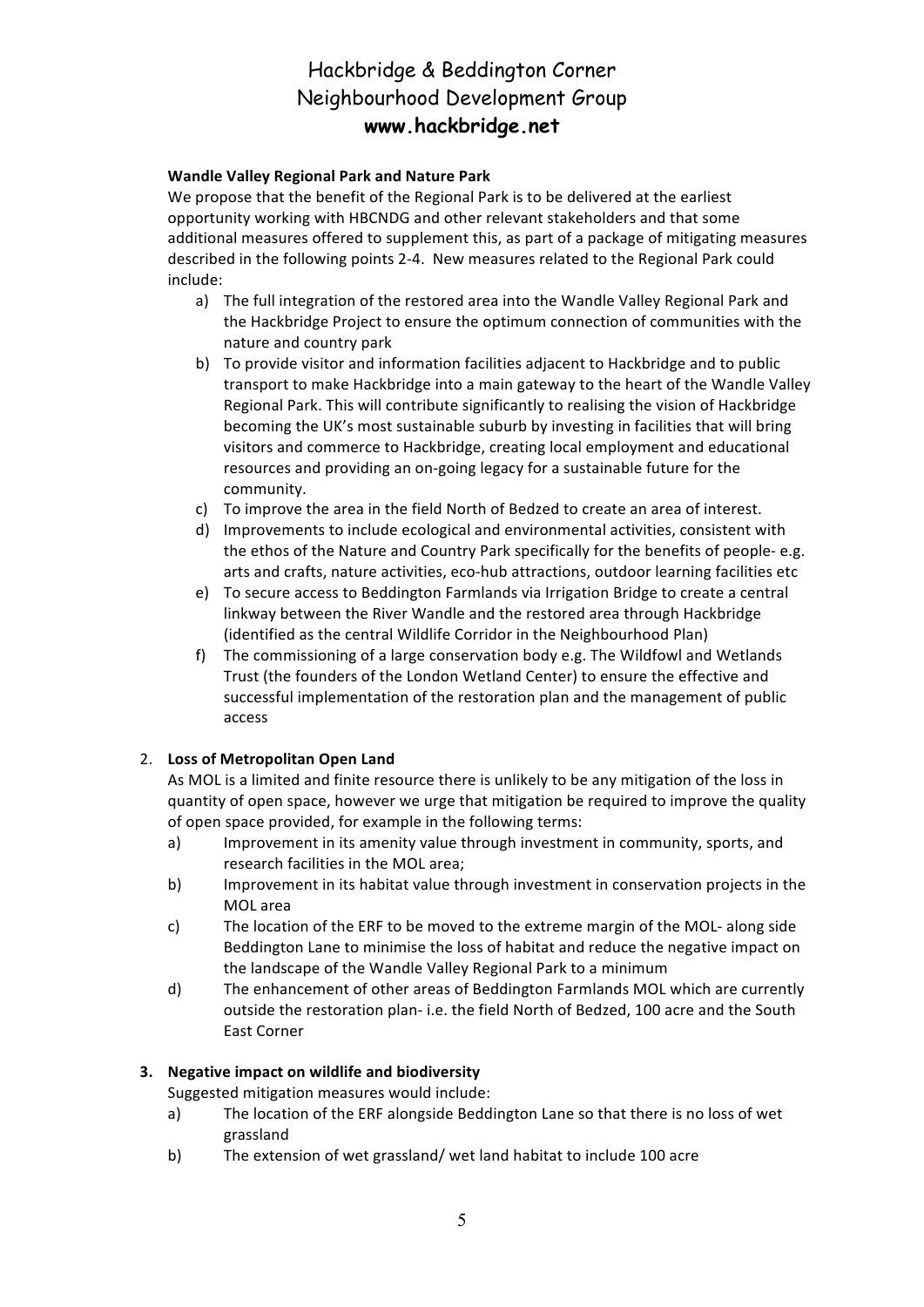- c) The construction of wildlife habitat in the field North of BedZED. There are mineral deposits in the field North of BedZED which could be exploited and restored to lakes to form an attractive setting.
- d) The inclusion of the South East corner in to the restoration plan and ecological management of the habitat

#### 4. Negative Health, Environmental and Economic Impacts

Members of the HBCNDG have approached this proposal in a professional and serious manner. We have attended all the meetings organised to discuss these proposals and also carried out our own research. We invited Viridor to meet with us, and were grateful that they did. The meeting was informative and somewhat reassuring.

Whilst we appreciate that a process has been followed and expert advice has been sought by both Viridor and the SLWP, we are not satisfied that the best or safest waste management or technological approach has been offered by the tenders received by SLWP and subsequently chosen by SLWP as set out in point 4 previously. We are the people who will have to live next to the plant, not the applicant or the SLWP. We request that the Planning Authority acknowledge and respect Government Policy to involve local people in a more meaningful way in making decisions such as this.

### a) Request for impartial expert advice paid for by the applicants and SLWP before **Planning Permission is granted.**

We request genuinely impartial advice on waste management and recycling systems and technology options taking into account health, environmental and economic considerations. We suggest that advice be sought from respected experts in the field and based on proven experience not experimental technology. We would like to seek this advice out ourselves, taking counsel from the Applicant and SLWP as to whether these experts are reputable. We propose that the cost of this be paid for jointly by the Applicant and the South London Waste Partnership.

### **b)** Request for a genuine participatory approach with the community to develop a workable solution which is agreeable to the local community before Planning **Permission is granted.**

We request that the Applicant and the Local Authorities discuss the options and expert advice received with local residents perhaps using a mediation service. This participatory approach could lead to a much more robust and better solution and result in genuine community support for the resulting solution. HBCNDG propose that we could administer and manage this process given our local representative status and that we would work with the Applicants and SLWP to keep costs down and genuinely use the process to come to a workable solution.

#### **c) Review of potential for higher recycling rates before permission is granted**.

We request that the four local authorities of the SLWP set out their plans to recycle waste and discuss expert advice on what recycling rates might be achievable in discussion with the community before making their final decisions on scale of plant and before planning permission is granted.